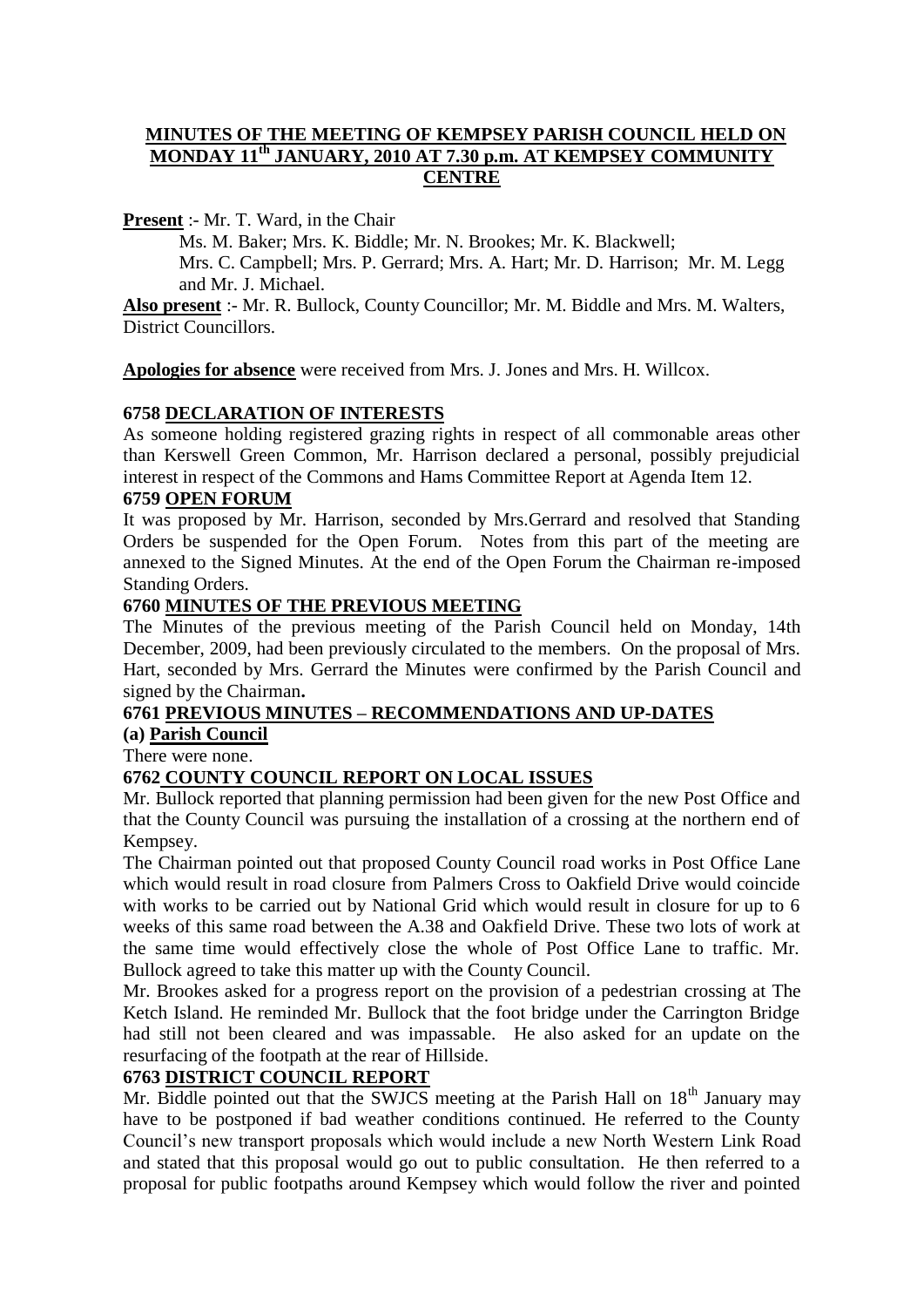out that Mr. Ed Dursley from the County Highways Department would like to attend a Parish Council Meeting to explain these proposals. Mr. Biddle then reported that the emptying of some litter bins in Kempsey on a twice weekly basis was still being considered by the District Council.

Mrs. Walters had nothing to report.

### **6764 CORRESPONDENCE**

All correspondence, both for report and for information had been made available for inspection by Parish Council Members between 7.00 p.m. and 7.30 p.m.

(a) March and Edwards – Magic Moments Day Nursery

The Parish Council resolved to discuss this commercially sensitive matter in confidential session at the end of the meeting.

(b) Application for Rural Rate Relief – Account 101075706

The Parish Council resolved to discuss this commercially sensitive matter in confidential session at the end of the meeting.

(c) Application for Rural Rate Relief – Account 120031310

The Parish Council resolved to discuss this commercially sensitive matter in confidential session at the end of this meeting.

(e) WCC – Planning Validation Document

The Parish Council noted the contents of the letter.

(f) Worcestershire Partnership Matters – Winter 2009

This pamphlet was passed to the Chairman.

(g) Kempsey Tennis Club – Sitting Area at Tennis Courts

This letter was referred to the Recreation Committee for discussion at the meeting with the Tennis Club.

(h) WCC – Various Roads in Kempsey – Temporary Closures

The temporary closures were noted by the Parish Council.

(i) MHDC – Kempsey PACT – Request for CCTV Cameras

The Parish Council resolved to pass this letter to the next PACT meeting as they were aware that there had been more incidents of anti social behavior than were being referred to by the District Council.

(j) WCC – Budget Consultation Meeting

The Chairman, Mr. Harrison and Ms Baker agreed to represent the Parish Council at this meeting.

#### **6765 ENVIRONMENT COMMITTEE**

### (a) Baynhall Bus Shelter

The Committee Chairman reported that one estimate had been received to remove the roof and tiles and put a metal roof onto this bus shelter. This was considerably cheaper than the original estimates to refurbish the shelter and re-tile the roof. The Parish Council Chairman pointed out that the Parish Council had a duty to consider the issue of best value and the number of people who actually used this bus shelter had to be taken into this equation. After a brief discussion the Clerk was asked to obtain at least one further estimate to remove the roof and replace it with a metal roof and at least two estimates to demolish the bus shelter. Mr. Bullock suggested that the Parish Council should discuss this matter with Mr. Andy Baker from the County Council. The Committee Chairman reported that he had cleared up no less than 20 empty boxes from around the bottle bank at The Talbot which had been left by people taking empty bottles for recycling.

#### **6766 PLANNING REPORT**

(a) Comments made to Malvern Hills District Council

MH 1489//09 – 16 Squires Close – Replace flat roof with pitched roof over porch (Hou.) – No objections

MH 1618/09 – The Cottage, Green Street – Conservatory joined to existing garage (Hou.)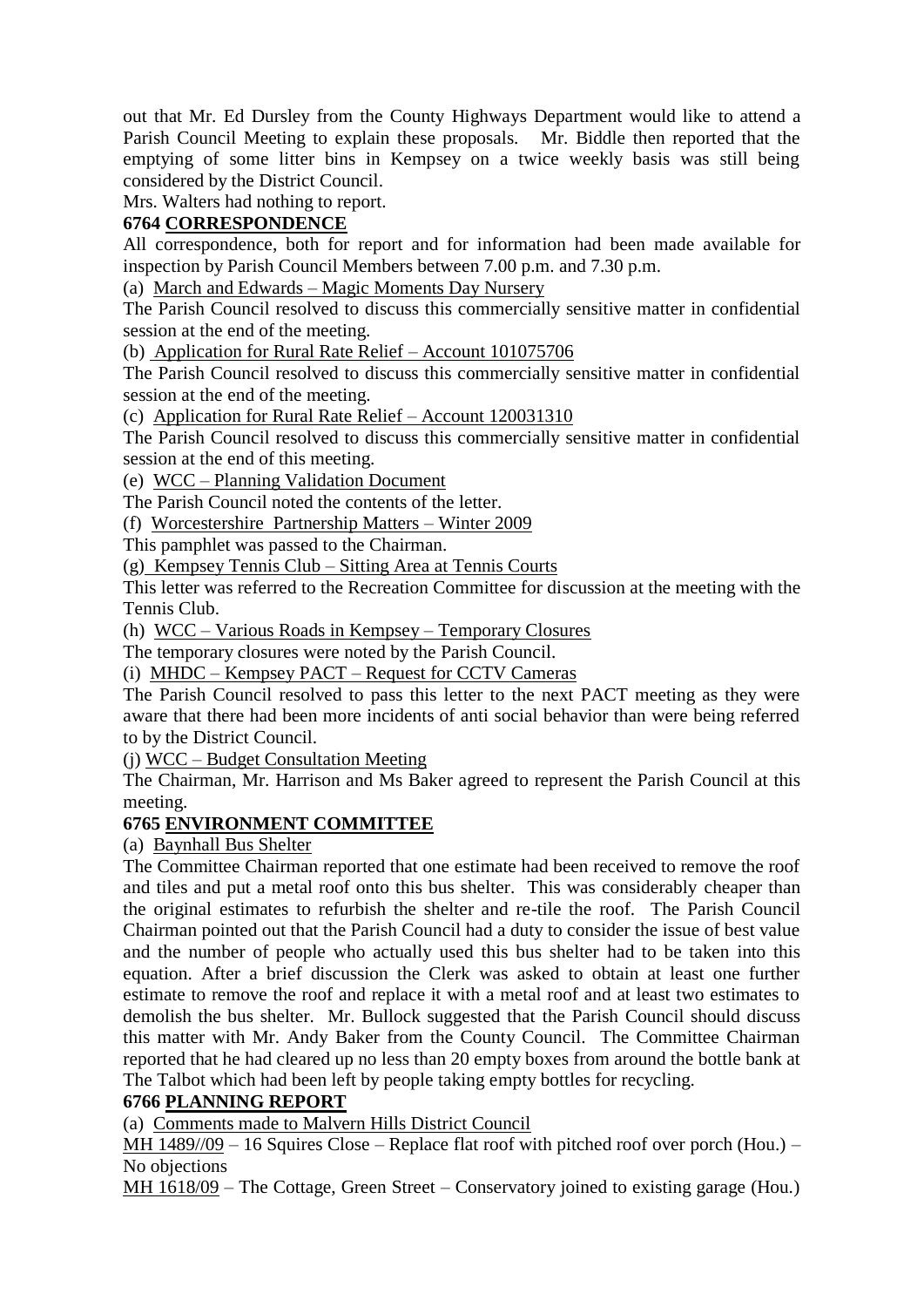No objections provided that the proposed conservatory and the adjoining garage did not become living accommodation and remained ancillary to The Cottage.

### **6767 COMMONS AND HAMS COMMITTEE REPORT**

Mr. Harrison had previously declared a personal and possibly prejudicial interest in this report and left the room.

The Committee Chairman reported that he had discussed the approved posting works at Kempsey Common with the contractor who was hoping to start the work in the near future, having been delayed by the snow.

## **6768 RECREATION COMMITTEE REPORT**

Mrs. Campbell, the Committee Co-Chairman reported that two estimates had been obtained for replacement fascia boarding on the Pavilion and that she had emailed the Sports Association Chairman for access to the Pavilion to examine the damp patch on the roof. She pointed out that the EU Leader grant application for play equipment funding had to be submitted by  $23<sup>rd</sup>$  January.

The Parish Council noted that CALC had offered to complete certain grant application forms on behalf of member councils and would only charge 0.5% of the project costs to do so, and only if the grant application was successful. In the case of the proposed new play equipment this would only equate to about £125, a figure which the Parish Council agreed would be money well spent.

## **6769 COMMUNITY CENTRE COMMITTEE REPORT**

#### (a) Estimate for Roofing Repairs

It was noted that only one estimate had been submitted for this work with a high estimated cost. The Clerk was asked to obtain at least one further estimate.

(b) Estimate for Decoration of Exterior Toilet Windows

The Committee Chairman reported that the woodwork in the two external toilet windows was in urgent need of being cleaned down and repainted. An estimate in the sum of £126.00 had been submitted for this urgent work by Mr. D. Walters. On the proposal of Mr. Harrison seconded by Mrs. Hart the Parish Council resolved to accept this estimate.

(c) Estimate for Loft Ladder

The Chairman reported that the contractors who serviced the boilers in the loft had pointed out that Health and Safety Regulations now made it necessary for an approved loft ladder to be installed, together with a hand rail around the loft opening before any contractor would be prepared to climb up into the loft. As such, had the boilers broken down in the bad weather, it would not have been possible for them to be repaired and an urgent delegated decision had been taken to accept an estimate in the sum of £275 for the installation of a loft ladder and hand rail. On the proposal of Ms Baker seconded by Mrs. Gerrard the Parish Council formally approved this urgent delegated decision.

### **6770 CHAIRMAN'S MONTHLY UPDATE**

The Chairman reported that grant money for the Post Office in the sum of £4,500 had been received from the County Council that morning. An invoice would also be sent to the District Council for their agreed contribution of £2,000. Money from the EU Leader grant application of £2,950 was also coming through. The Chairman also reported that temporary planning permission had been granted by the District Council for the proposed Post Office and the Parish Council needed to be mindful that a permanent solution would be needed in the future. The Chairman reported that an upper limit of £2,650 had been set to purchase the second-hand cabin to house the Post Office and it would be necessary to make visits to companies who stocked these cabins to ensure best value for the appropriate building. The equipment needed to run the Post Office could.only be purchased from the Post Office and the security system could only come from an approved Post Office supplier. The Chairman reminded those present of the huge amount of work still to be done and of the need to think ahead about what services would be needed in Kempsey in